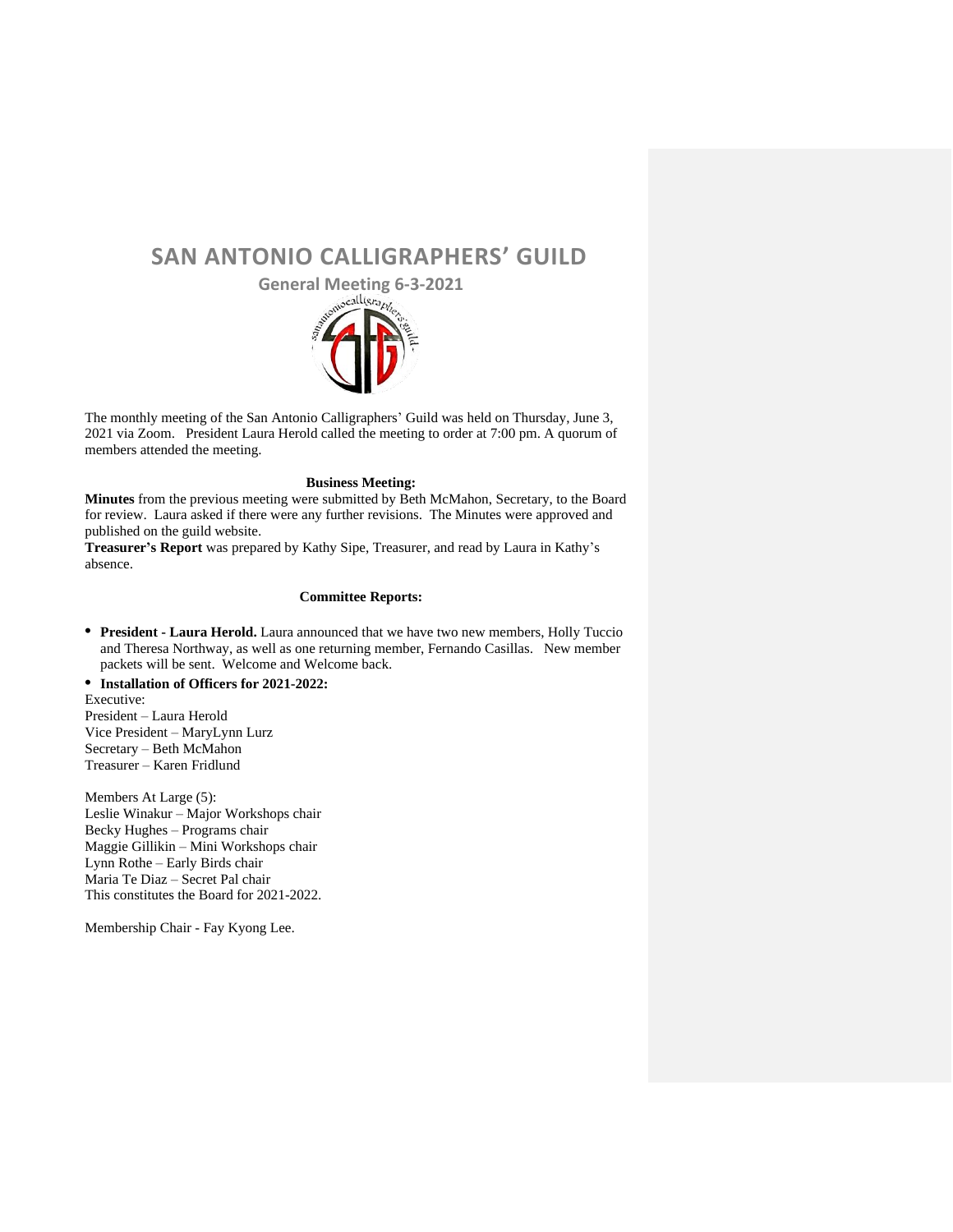Laura read the slate of officers (Executive and Members at Large constitute the Board) which had been approved by the vote at the previous General Meeting. She also thanked Fay Kyong Lee for agreeing to become Membership Chair.

- **• Programs Becky Hughes**. Our program tonight is a great Show and Share. The annual planning meeting will be June 24. September 2, 2021 will be the Secret Pal Reveal. Our Calendar at a Glance will be released when available.
- **• Major Workshops - Leslie Winakur.** Reggie Ezell will present a workshop on Gilding for our guild November 13 and 14, 2021 via Zoom. If we have 20 members sign up, the workshop fee will be \$50. Supply fee will be about \$20. Sign up will begin in August. Deadline for registration will be mid October because Leslie and Maggie will prepare booklets of the 6 different types of gold to be used in the workshop. A book of gold usually costs \$80- 90. This workshop will be for our guild members only.
- **• Mini workshops - Maggie Gillikin.** The Mini on June 17 will be Secret Pal ideas. Send photos to Leslie of past Secret Pal projects for a slide show. They will demonstrate some ideas as well. In August Leslie and Maggie will present 2 Minis on Map-Making August 5 and 19. We will make actual maps of familiar locations. Then we will make maps of imaginary locales. Maggie proposed that we continue Minis via Zoom for the upcoming year because they have gone smoothly and have been well-attended. She proposed that there be a single fee of \$20 to include all the Minis, materials, and mailing costs. Only members who have paid will receive the zoom invitation for the Minis. You tube videos of all Minis will be available as well. Discussion followed, specifying that this is the only option for paying for Minis for 2021-2022and that it is half of what it cost in the past. The cost can be kept low because we don't have room rental. Maggie made the motion that we have a single fee of \$20 for the year for all Minis, materials, and mailing. Lynda Jolly seconded the motion. The motion passed by acclamation. Maggie made a motion that we reinstate \$75 payment to Mini instructors to compensate for materials and their time. Lynn Rothe seconded the motion. Discussion followed. It was noted that this year all teachers for Minis volunteered without reimbursement for materials, time or mailing costs. A vote was called and the motion passed by acclamation. Maggie made a motion that we add a line item to the budget for mailing costs for the Minis. Maria Kutcher seconded the motion. Discussion followed. Lynda Jolly said as an out of town member she would be willing to send money to cover mailing costs. Maggie said many of the out of town members have also offered to pay for mailing costs but utilizing the Zoom format is precisely what has enabled out of town people to become members to attend Minis and meetings. Leslie noted that our out of town members are important and they add a lot to our guild. We want to continue to enable them to attend virtually. Dolores Schultz said it has meant so much to be able to attend remotely this year and was very grateful for the well-made packets. A vote was called and the motion carried by acclamation.
- **• Membership - Fay Kyong Lee.** We have 48 paid members. We have two new members, Holly Tuccio and Theresa Northway. Annual dues must be paid by June 30 to keep your membership current and be included on the roster. You may send a check for \$25 to the post office box or you may use PayPal on the guild website. She said be sure to go all the way down to the end of the site to find the correct way to pay. New Member packets have been assembled and will be delivered to the two new members.
- **• Secret Pal - Lauren Deal and Maria Te Diaz.** Maria said we have 22 members participating in Secret Pal this summer. Everyone should have received their assignments in